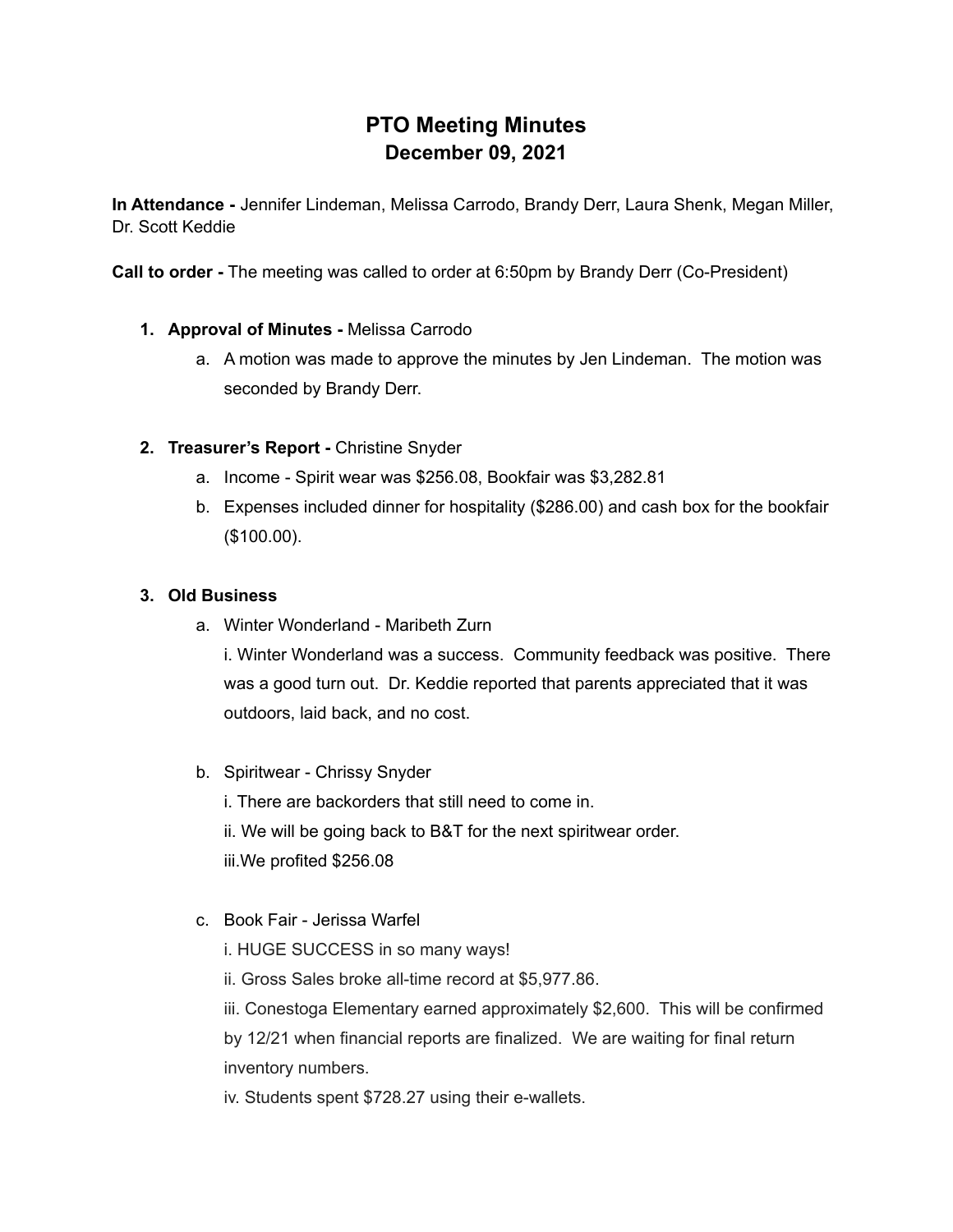v. Fabulous volunteer attendance for setup and for all of the shifts on Friday when the classrooms visited. Monday and Tuesday were as expected with fewer volunteers, although we did have new faces stop-in to help out unannounced which was great!

vi. Positive feedback on teacher preview & sweet treat station. vii. 18 sample posters were given away to lucky winners and a \$10 gift card to Pine View Dairy was awarded to the winner of the "count the paws" contest. Every student who attended the book fair on Friday received a "squishee". vii. A few issues to address for the next book fair (Dr. Keddie reported wifi issues). Overall, staff/students/parents seemed very pleased about this year's experience.

d. Parent/Teacher Conference Dinner - Jerissa Warfel/Chrissy Snyder i. Dr. Keddie and Mrs. Miller reported that it was delicious.

### **4. Upcoming Events**

- a. Yearbook Bonnie Martin
	- i. We are waiting for the link for the pictures
	- ii. The survey for the sixth graders will go out soon.
- b. Square 1 Chrissy Snyder
	- i. Deadline to get everything back to the company is March 4th.
- c. Upcoming Fundraising Chrissy Snyder & Jerissa Warfel
	- i. Fundraising "Cruisin' For Conestoga"
		- May 13th (Early Dismissal Day)
		- This is a large, team fundraiser with many helpers needed to head specific tasks such as apparel (sponsors/shirts), letter drive/outreach, day-of activities (DJ, photo booth, cooler crew). There is something for everyone no matter how much or how little time/flexibility you may have.
		- Planning meeting Sunday January 16, 2022 Time/Place TBD/2 hours. I will have Carol post a flyer to the blog prior to holiday break, followed up by a reminder once we return. This should be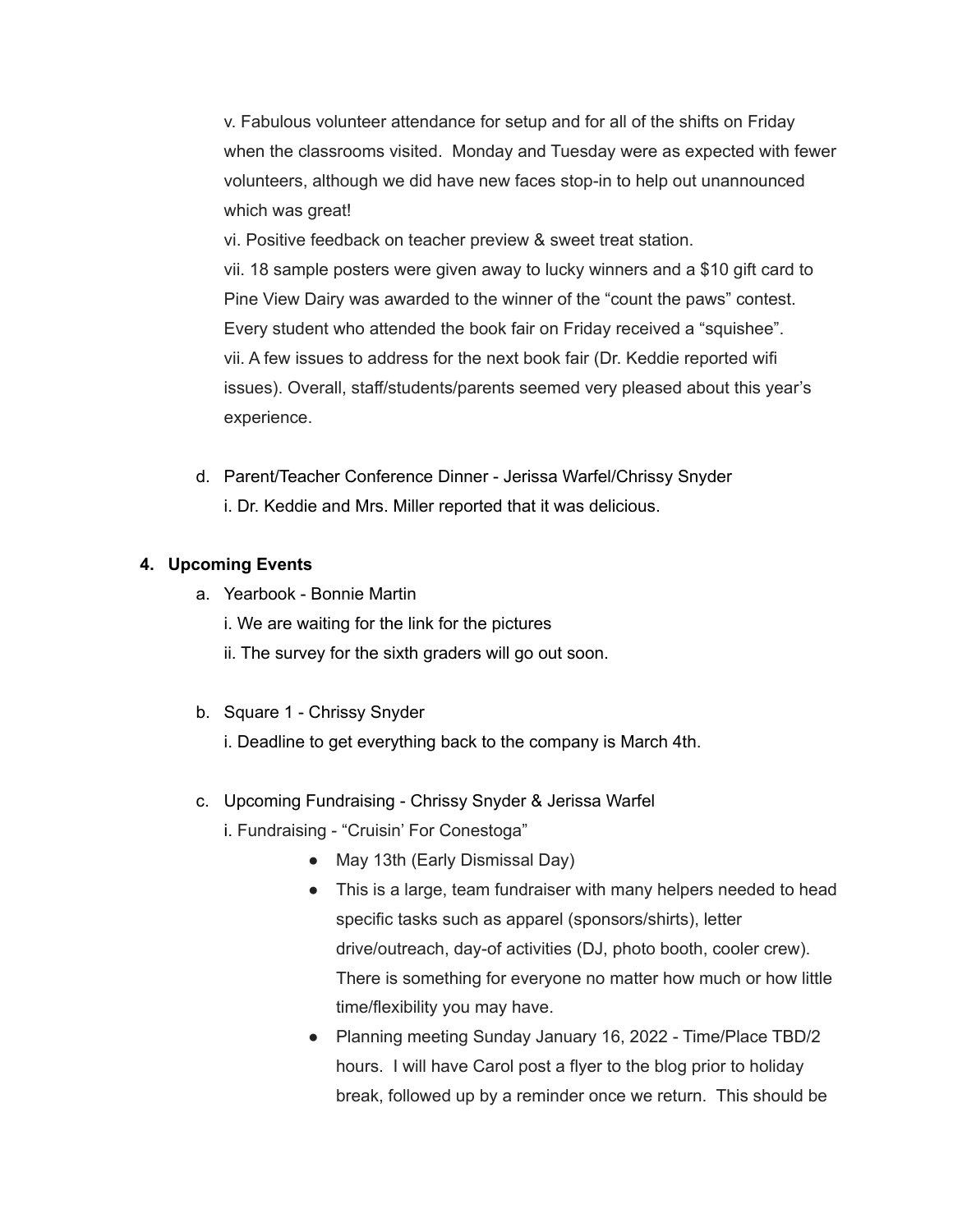FUN. We are looking to make this event unique, creative and an event the kids will want to bring back year-after-year. And, of course, make some \$\$\$ for our school.

- Mrs. Miller suggested adding a link for donations to send out to families. Her daughter's school used a site called Fundley.
- d. Sharing the Warmth

i. The Lioness Club will be decorating the school playground with new hats, scarves, and gloves.

ii. Students can pick up their winter gear beginning at 1pm on 12/9/21.

### **5. Open PTO Board Position**

a. President will be needed for 2022/2033 school year

i. Sam Kreiser is stepping down at the close of the year. This is Brandy's last year since her son is in 6th grade. A President will be needed for next year.

#### **6. Teacher's Report**

- a. November and December were busy. Mrs. Miller reported the food was great for conferences. The teachers appreciated it very much.
- b. The students appreciated Winter Wonderland and Book Fair.

#### **7. Principal's Report**

- a. Field Trips are back on. There is still an issue with nurses. Second grade is currently planning a trip to Hershey Zoo.
- b. Toner supply issue should come to an end in January
- c. Positive comments from families at the Winter Wonderland. There was a lot of help to set up and tear down.
- d. No issues for Parent Teachers conferences, it went smoothly. The week before Thanksgiving worked well. Virtuals will continue to be offered.
- e. Dr. Keddie has asked teachers if they have any needs for PTO money. i. Dr. Keddie suggested a new portable speaker set. It would be useful for Cruisin and other outdoor events.
- f. Penn Manor Track and Field Day is Fri. May 20th, rain date May 27th.
- g. Lunch to Learn will start in January.